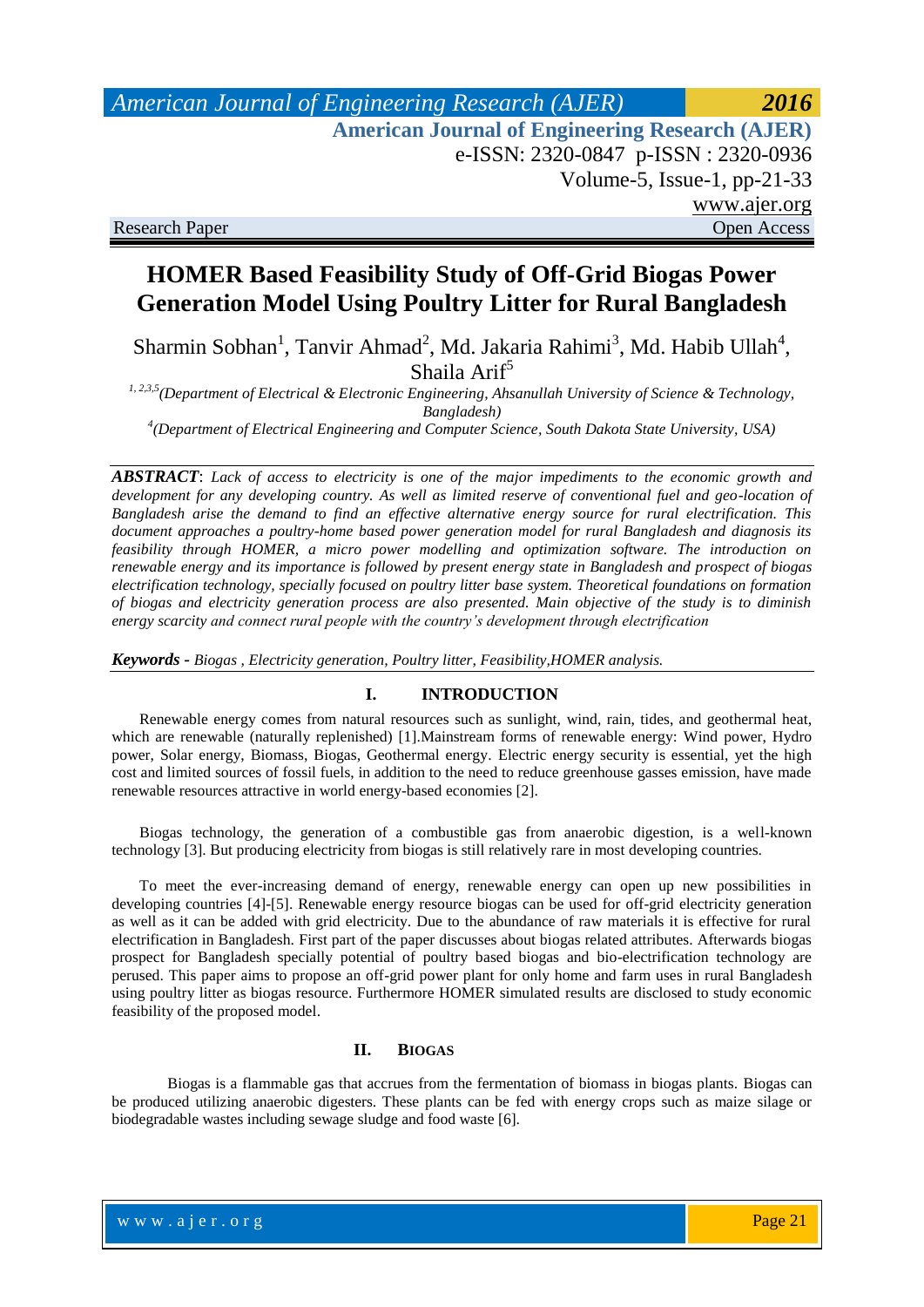### **2.1 Biogas Composition**

| <b>Typical Composition of Biogas</b> |                            |         |  |  |  |  |
|--------------------------------------|----------------------------|---------|--|--|--|--|
| Compound                             | <b>Chemical Properties</b> | $\%$    |  |  |  |  |
| Methane                              | CH <sub>4</sub>            | 50-75   |  |  |  |  |
| Carbon dioxide                       | CO <sub>2</sub>            | 25-50   |  |  |  |  |
| Nitrogen                             | N,                         | $0-10$  |  |  |  |  |
| Hydrogen                             | H۰                         | $0-1$   |  |  |  |  |
| Hydrogen sulphide                    | H <sub>2</sub> S           | $0-3$   |  |  |  |  |
| Oxygen                               | О,                         | $0 - 0$ |  |  |  |  |

### *Table -1: Biogas Composition [7]*

## **2.2Biological and Chemical Stages**

The overall process can be described by the chemical reaction, where organic material such as glucose is biochemically digested into carbon dioxide (CO<sub>2</sub>) and methane (CH<sub>4</sub>) by the anaerobic microorganisms [8].

 $C_6H_{12}O_6 \rightarrow 3CO_2 + 3CH_4$ 

There are four key biological and chemical stages of anaerobic digestion [9]:

- $\begin{array}{cc}\n\text{\large $\stackrel{\ast}{\bullet}$} & \text{Hydrolysis}\n\end{array}$  $\begin{array}{cc}\n\text{\large $\stackrel{\ast}{\bullet}$} & \text{Hydrolysis}\n\end{array}$  $\begin{array}{cc}\n\text{\large $\stackrel{\ast}{\bullet}$} & \text{Hydrolysis}\n\end{array}$
- ❖ Acidogenesis<br>❖ Acetogenesis
- ❖ [Acetogenesis](http://en.wikipedia.org/wiki/Acetogenesis)<br>❖ Methanogene
- [Methanogenesis](http://en.wikipedia.org/wiki/Methanogenesis)

Depending on temperature, there are two key processes [9]:

- $\bullet$  [Mesophilic](http://en.wikipedia.org/wiki/Mesophilic) digestion (between 20°C and 40°C).
- $\div$  Thermophilic digestion(above 40°C)
- Types of biogas plants [10]
- Floating cover digester
- Fixed cover digester
- The Balloon or Plastic Cover digester:
- Fiber glass biogas plant

## **III. PRESENT ENERGY STATE OF BANGLADESH**

Natural Gas is used as main fuel for electricity generation in Bangladesh. Alarming issue is that, the country's gas reserves stand at 14.16 trillion cubic feet (tcf) as of June 2015 and 12.96 bcf (billion cubic feet) gases was extracted until May, 2015. If the current rate of extraction remains unchanged, the reserve would last until 2031[11].

| Table -2: Installed capacity of BPDB power plants on December 2015[12] |
|------------------------------------------------------------------------|
|------------------------------------------------------------------------|

| Fuel Type  | Capacity(Unit) | Total $(\%)$ |
|------------|----------------|--------------|
| Coal       | 250.00 MW      | 2.14 %       |
| Gas        | 7434.00 MW     | 62.59 %      |
| <b>HFO</b> | 2507.00 MW     | 21.11 %      |
| <b>HSD</b> | 956.00 MW      | 8.05 %       |
| Hydro      | 230.00 MW      | 1.94 %       |
| Imported   | 500.00 MW      | 4.21 %       |
| Total      | 11877.00 MW    | 100 %        |

On the top of that, country provides electricity to only 74% of its population and maximum people in rural areas are living without electricity. Under this circumstance biogas based technology could be found effective for country"s development [13].

|  |  | Table -3: Bangladesh's power sector at a glance (June 2015) [14] |  |  |  |  |
|--|--|------------------------------------------------------------------|--|--|--|--|
|--|--|------------------------------------------------------------------|--|--|--|--|

| <b>Generation Capacity</b>     | : $11,534$ MW* (June, 2015)  |
|--------------------------------|------------------------------|
| <b>Highest Generation</b>      | : 8,177 MW (13 August, 2015) |
| <b>Total Consumers</b>         | : 17.5 Million (June, 2015)  |
| <b>Transmission Line</b>       | : 9,695 ckt. km              |
| Distribution Line              | $: 3,26,000$ km              |
| <b>Distribution Loss</b>       | $: 11.36\%$                  |
| Per Capita Generation: 371 KWh |                              |
| Access to Electricity          | :74%                         |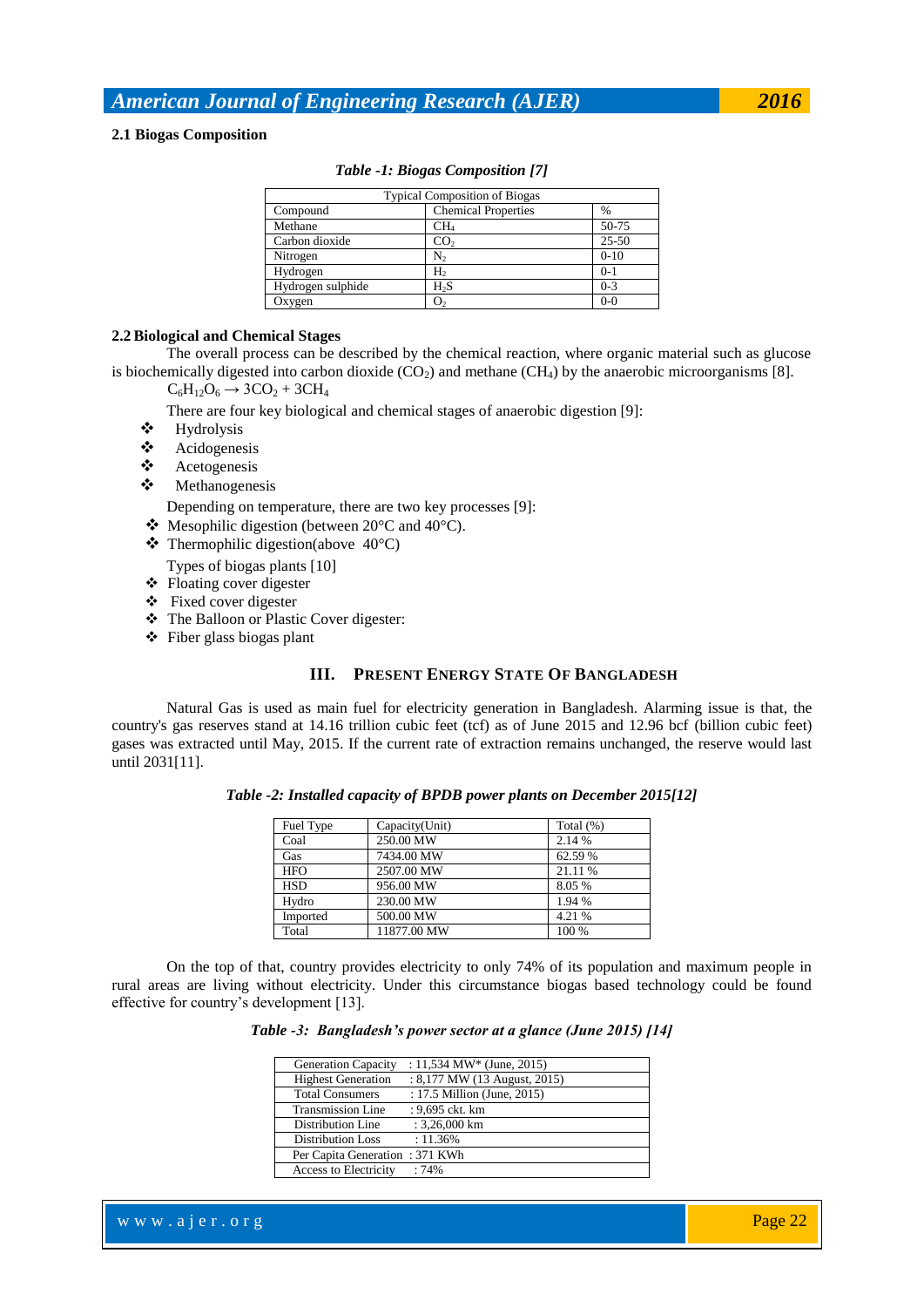### **IV. BIOGAS PROSPECT IN BANGLADESH**

Biogas mainly from animal and MSW (municipal solid waste) may be one of the promising renewable energy resources for Bangladesh. MSW contains an easily biodegradable organic fraction (OF) of up to 40%. It is a potential source to harness basic biogas technology for cooking, rural and urban electrification to provide electricity during periods of power shortfalls[15]-[17].

#### *Table-4: Estimation of total biogas potential in Bangladesh [18]*

#### **Cattle Dung**

- Total cattle population of Bangladesh  $= 23$  million
- Dung available =  $230$  million Kg/day
- Gas that may be obtained =  $3106$  million m3(Mm<sup>3</sup>)/year
- (1 kg of dung yields =  $0.037 \text{ m}^3$  gas, each cow yields = 10 Kg dung/day)

#### **Poultry Litter**

- Total poultry population (Chickens+ Ducks) of Bangladesh,  $(234+44) = 278$ million
- Total poultry litter that may be obtained  $= 27.8$  million Kg/day
- Gas that may be obtained  $= 750$  Mm<sup>3</sup>/year
- (1 kg litter yields =  $0.074 \text{ m}^3$  gas, each bird yields =  $0.1 \text{ Kg litter/day}$ )

#### **Human Excreta**

- Total human population of Bangladesh = 140 million
- Excreta available = 56 million Kg/day
- Gas that may be obtained =  $1512 \text{ Mm}^3/\text{year}$
- (1 kg excreta yields =  $0.074$  m<sup>3</sup> gas, Excreta per person =  $0.4$  Kg per day)
- Therefore total biogas potential in the country
- $=$  53Mm<sup>3</sup>/year.

Effectively using this waste, per day approximately 20.5 MWh (mega watt hour) electricity could be generated, which may play a significant role in country"s energy situation.

#### **4.1 Prospect of Poultry Based Biogas**

Poultry is an emerging and important sector that has been contributing progressively to our economy for the past decade [19]-[22]. It is one of the fastest growing and most promising industries with the brightest of futures for our country.

Along with this, the calorific value of poultry waste is higher than that of cow manure [23]. From "Poultry Business Directory 2015" we find the statistics about poultry farms and number of different types of poultry birds.

### *Table 5. Number of poultry farms in Bangladesh (Poultry Business Directory 2015) [24]*

| No of poultry farms |        |
|---------------------|--------|
| Grandparent farms   |        |
| Parent stock farms  | 32     |
| Commercial farms    | 50,000 |
| Total (approx.)     | 50,037 |

|  |  |  | Table 6. Number of Different Types of Poultry Birds& their wastes [24] |  |
|--|--|--|------------------------------------------------------------------------|--|
|  |  |  |                                                                        |  |

| <b>Total number of poultry birds</b> |                  |
|--------------------------------------|------------------|
| <b>Bird Type</b>                     | <b>Year 2014</b> |
| <b>Broiler</b>                       | 8094784          |
| PS Layer                             | 391580           |
| PS Commercial Broiler                | 502852360        |
| Commercial Layer                     | 20157000         |
| Cock real                            | 20157000         |
| Total (approx.)                      | 550 million      |
| Waste (approx.) -55million kg/day    |                  |

Per kg poultry waste may produce 22.5 cft gases as well as if the total poultry waste is used effectively, it may produce approximately 5500 Mwatt electricity which can be used to brighten rural life of Bangladesh with the light of progress.

Bangladesh has now around 75,000 biogas projects built under the Infrastructure Development Company Limited (IDCOL), the Bangladesh Centre for Science and Industrial Research (BCSIR) and the Department of Youth Development (DYD) [25].

| $\mathbf{w} \leq \mathbf{w} \leq \mathbf{w} \mathbf{w}$ . $\mathbf{a} \in \mathbf{r}$ . $\mathbf{o} \in \mathbf{g}$ | Page 23 |
|---------------------------------------------------------------------------------------------------------------------|---------|
|---------------------------------------------------------------------------------------------------------------------|---------|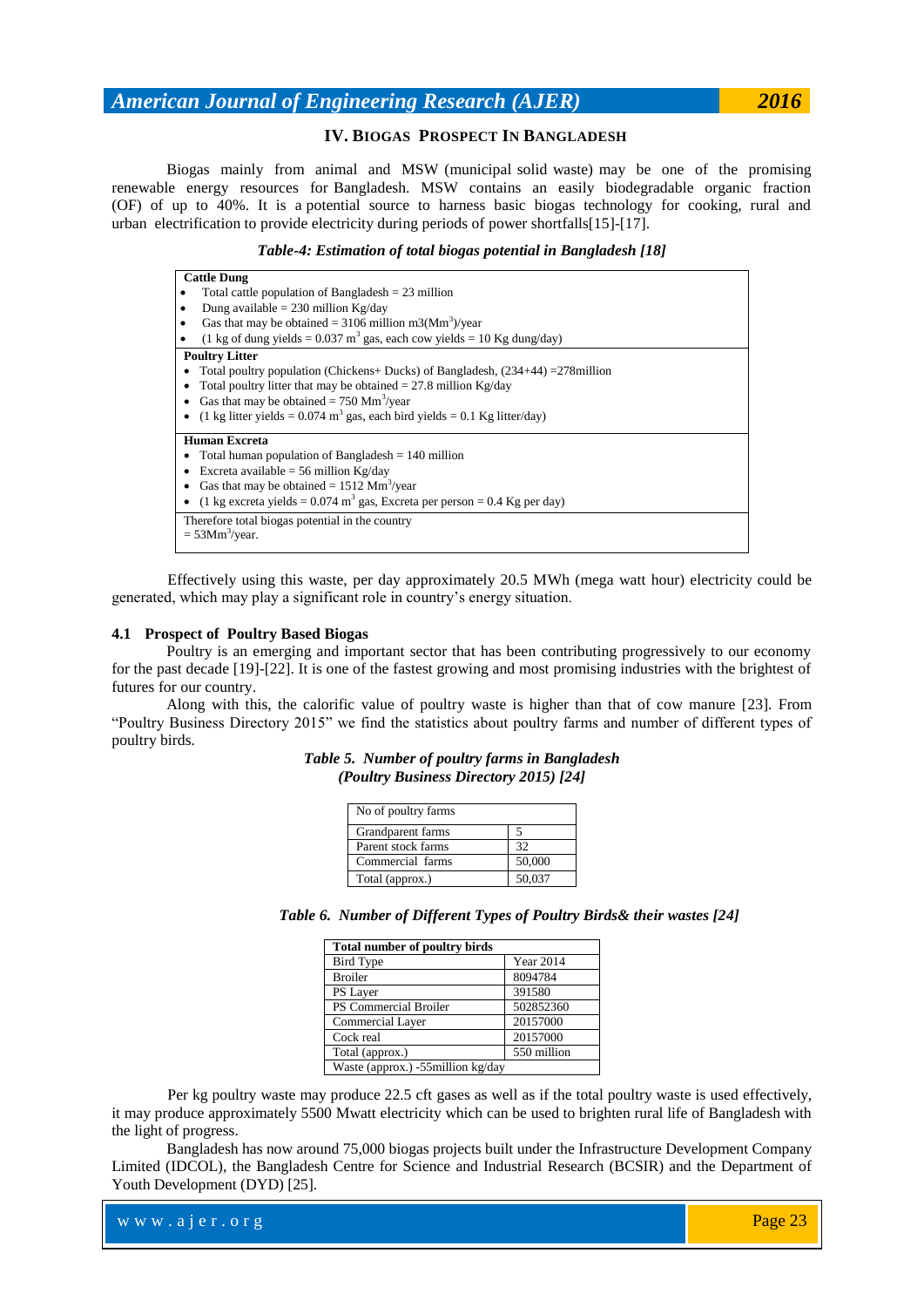### **V. PROPOSED MODEL**

Proposed model is an off-grid power plant for only home and farm uses using poultry litter. Model has three distinct outputs-

- $\blacktriangleright$  electricity,
- $\triangleright$  cooking gas and
- $\triangleright$  fertilizer for agriculture



Figure 1: Outputs of Proposed model

Off-grid can be [stand-alone power system](https://en.wikipedia.org/wiki/Stand-alone_power_system) or [mini-grids](https://en.wikipedia.org/w/index.php?title=Mini-grid&action=edit&redlink=1) that desire to provide a smaller community with electricity. Off-grid electrification is an approach to access electricity used in countries and areas with little access to electricity, due to scattered or distant population.

Proposed system is designed to function without the support of remote infrastructure, having 2 generators, each of them has distinct eight working hours. So the off-grid power plant will serve for 16 hours in a day. Generator1 serves only poultry farm demands for 8 a.m. to 4 p.m. whereas generator2 servers 5 families with 5 lights and 5fans according to user demands, as well as also meet up farm demands for 6 p.m. to 2 a.m.

This model proposes co-generation of electricity along with cooking gas for 5 families and slurry of the digester can be used as fertilizer for agriculture.



Figure 2: Proposed model (a) electricity distribution (b) gas distribution for cooking purpose

#### **5.1 Methodology for Electricity Generation** :

Poultry waste should used as the raw material of biogas digester. Output gas of the digester contains H2S and moisture components and needs to be purified through  $H_2S$  and moisture removal unit. Output of the moisture removal unit should feed as fuel for combustion engines, which convert it to mechanical energy, powering an electric generator to produce electricity and supply it to desired load.

www.ajer.org Page 24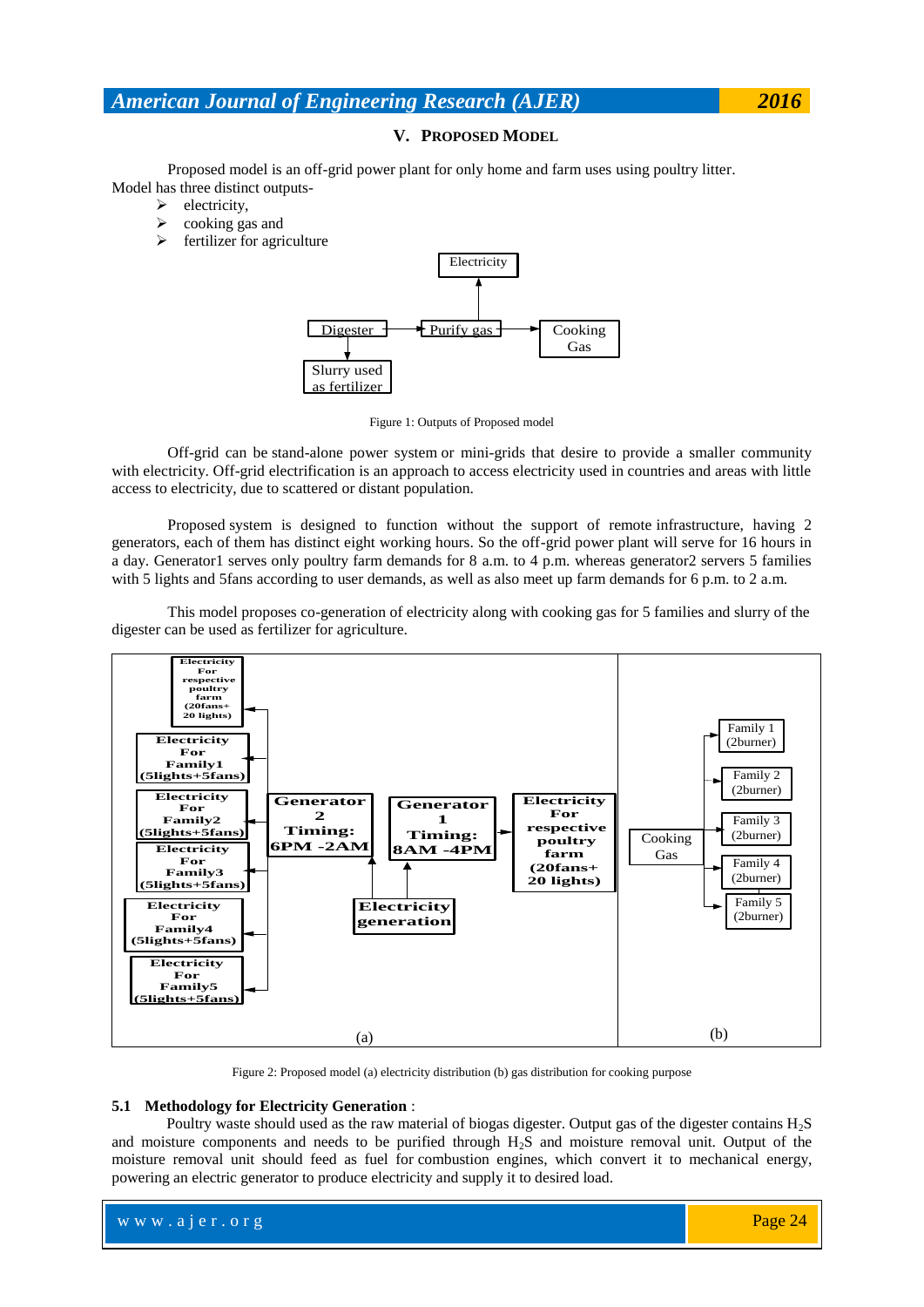Generator produced heat can be utilized by using it for digester and moisture removal unit [26]-[28]. Also Slurry of the digester can be used as fertilizer, which has two benefits. Thus the overall system acts as an eco friendly system by keeping environment clean [29].



Figure 3: Electricity Generation process

#### **5.2 Control Circuit:**

The normal speed of an electric power generator is maintained by a control system that balances the demand on the generator and the steam supplied to the generator, in reference to the power system frequency. In the event when the load voltage fluctuated from the desired value, the control system is designed to simultaneously recover the load voltage to get the desired controlled output from the generator.

Digester produced gas is used as fuel of the DC gas generator. Generated emf of the generator can vary with different changing parameters of prime mover [30].

$$
\text{Generaled emf, } Eg = \frac{P\phi N}{60} \cdot \frac{Z}{A}
$$

 $N =$  rotational speed of armature in revolutions per min. (rpm)

$$
\frac{Eg_1}{Eg_2} = \frac{N_1}{N_2} \cdot \frac{I_2}{I_1}
$$

Along with changing generated emf, terminal voltage of the generator may also be changed,

Fluctuation of gas and voltage are harmful for connected loads. Thus we need to keep the terminal voltage fixed at a desired level.



Figure 4: Overall Power generation process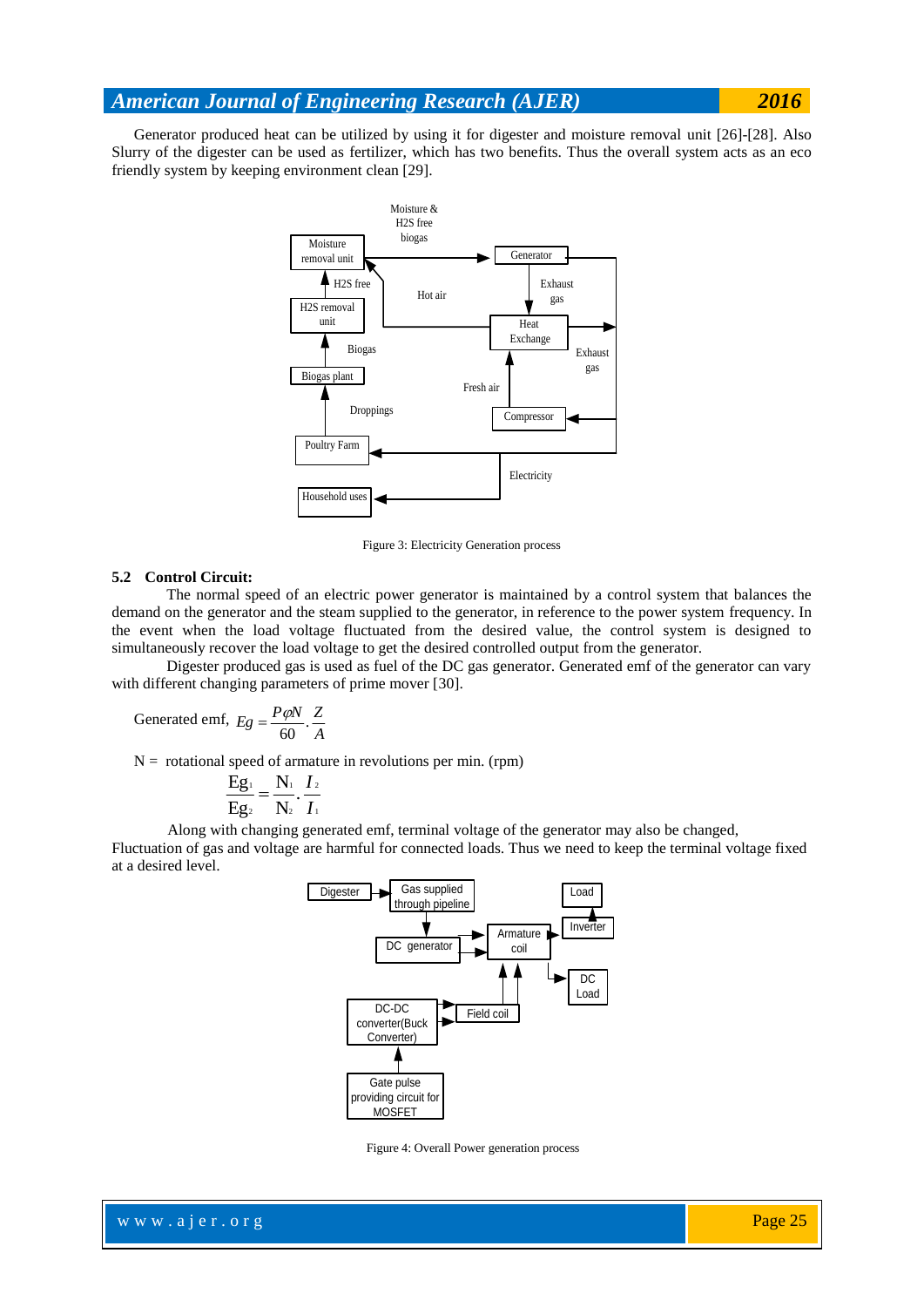DC-DC converter is a suitable solution to protect the loads from over voltage. Output of the converter can be dominated by controlling duty cycle of the gate pulse of switching device. Output of the converter should connect with the field coil and load should connect with the armature coil. For AC load armature coil output should pass through an inverter before connecting it with load.



Figure 5: Electrical model of Power generation process

#### **5.3 Estimation**

#### *Table-7: Estimation of the proposed Model*

| <b>Total Birds</b>                          | <b>Breader</b>                     | Feeder                       |  |  |  |  |  |
|---------------------------------------------|------------------------------------|------------------------------|--|--|--|--|--|
| $4000$ pcs                                  | 1000 <sub>pos</sub>                | $3000$ pcs                   |  |  |  |  |  |
| Droppings                                   | (1000 X)                           | $(3000 \text{ X})$           |  |  |  |  |  |
|                                             | $245g$ $\approx$ $245kg$ (per      | $98g$ $\approx$ $294kg$ (per |  |  |  |  |  |
|                                             | day)                               | day)                         |  |  |  |  |  |
|                                             | Total Biogas Resource: (245+294)kg |                              |  |  |  |  |  |
|                                             | $=$ 539 $k$ g                      |                              |  |  |  |  |  |
|                                             | $\approx$ 530 kg                   |                              |  |  |  |  |  |
| Produced Gas: 530kg x 2.5 cft               |                                    |                              |  |  |  |  |  |
| $=1347.5$ cft                               |                                    |                              |  |  |  |  |  |
| $\approx$ 1300cft                           |                                    |                              |  |  |  |  |  |
| Cooking Gas= $(5 \times 80$ cft)            |                                    |                              |  |  |  |  |  |
| $=400$ cft                                  |                                    |                              |  |  |  |  |  |
| Electricity = $(1$ Kwh x900cft $)/22.5$ cft |                                    |                              |  |  |  |  |  |
| $=40$ kwh                                   |                                    |                              |  |  |  |  |  |
|                                             | $\approx$ 38kwh                    |                              |  |  |  |  |  |

Estimation is done considering the farm has 4000 birds. Average amount of poultry droppings are used for calculating biogas. Amount of gas required per kWh electricity =  $0.71$  m 3 or 25cft (Considering 35%) machine efficiency and30% carbon content) [23].

## **5.4 By products of the Model**

Cooking facility

After purification of the gas, it can also serve cooking purpose. As we all know Bangladesh is facing a gas shortage problem. So rest of the gas that contains methane can be used for household purpose.

• Fertilizer

Bio-slurry may be considered as a good quality organic fertilizer in Bangladesh agriculture. Analysis of representative cow dung and poultry litter slurry samples from biogas plants made at the Bangladesh Agricultural Research Institute (BARI) and Dhaka University (DU) has shown that slurry contains a considerable amount of both macro and micro nutrients besides appreciable quantities of organic matter. Toxic heavy metal concentration in them is minimal [31].

Bio-slurry organic fertilizer is environmental friendly, has no toxic or harmful effects and can easily reduce the use of chemical fertilizers up to 50%. Nutrients from organic sources are more efficient than those from chemical sources.

| Name      | Production with chemical fertilizer[ ton/hector] | Production with biogas fertilizer [ton/hector] | percentage |
|-----------|--------------------------------------------------|------------------------------------------------|------------|
| Husk      | 8.28                                             | 9.02                                           | 8.93       |
| Corn      | 7.00                                             |                                                | 35.7       |
| Tula      | 3.13                                             |                                                | 26.8       |
| vegetable | less                                             | much                                           |            |

*Table 8. Comparison of Biogas Fertilizer with Chemical Fertilizer*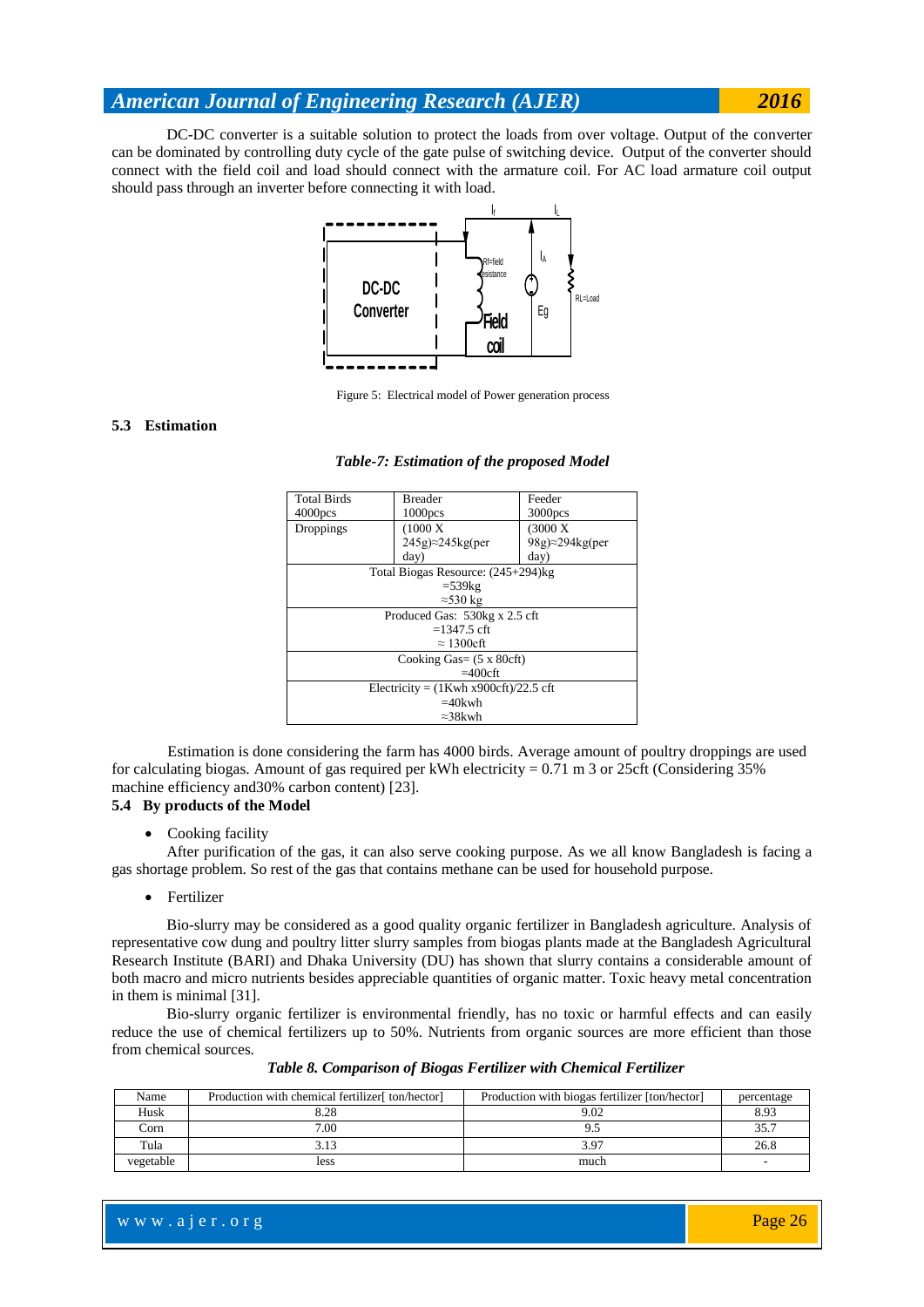## **VI. HOMER ANALYSIS TO STUDY FEASIBILITY OF PROPOSED MODEL**

Hybrid Optimization Model for Electric Renewable (HOMER) software is used to find out the final optimization and sensitive analysis [32]-[36] and to study the economical feasibility of the proposed model by comparing between diesel and biogas resources.

## **6.1 Resouce inputs:**



Figure 6: Resource inputs (a) Diesel inputs (b) Poultry litter inputs

## **6.2 Analysis for Generator1:**



Figure 7: System with biogas generator ,diesel generator and load(for 8 a.m to 4 p.m)





Figure 9: (a) Cost curve of diesel generator1 (b) Efficiency curve of diesel generator1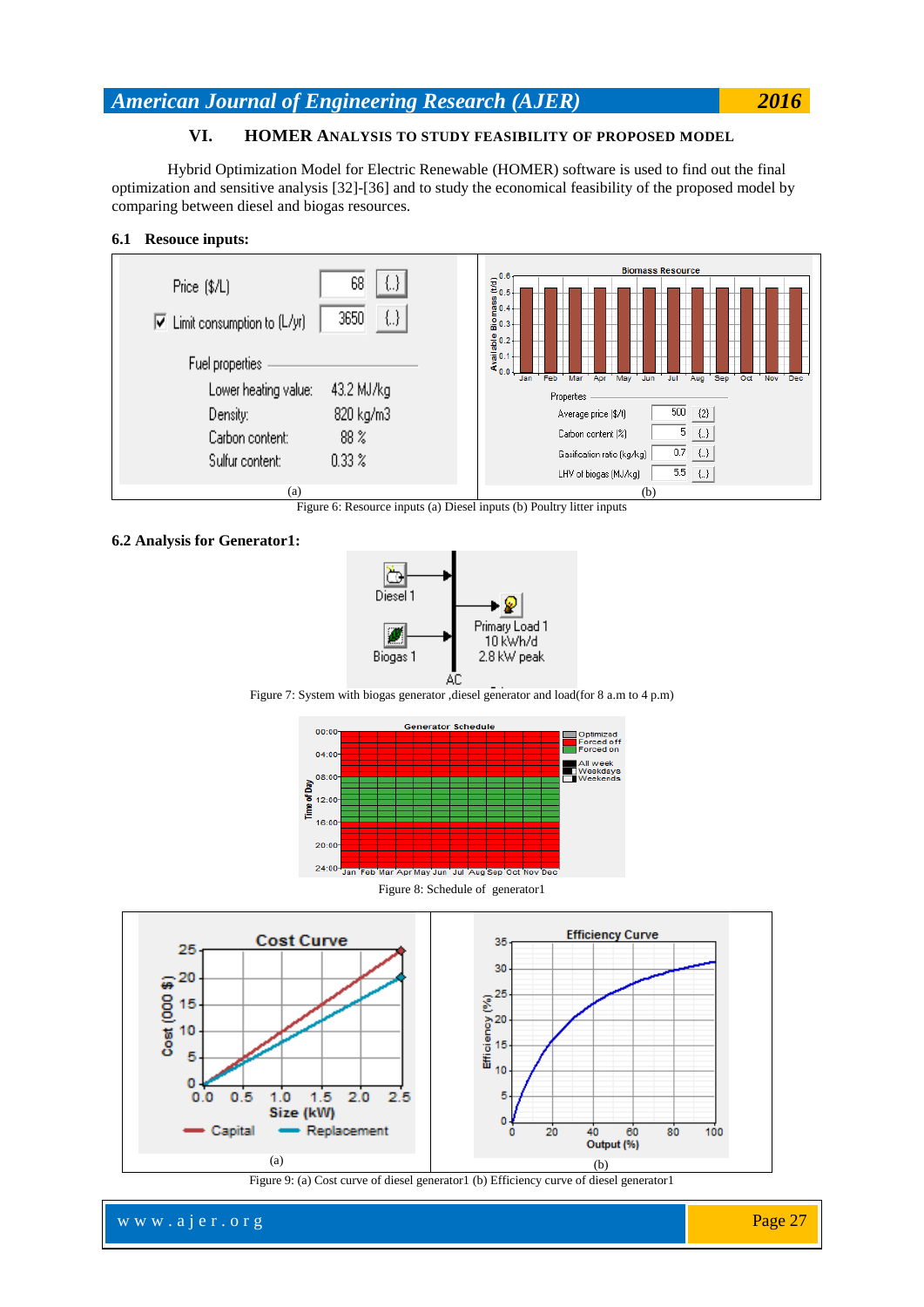

Figure 10: (a) Cost curve of biogas generator1 (b) Efficiency curve of biogas generator1



Figure 11: Load profile for generator 1 (a) Scaled data monthly average load profile (b) Scaled data daily load profile

| Sensitivity Results  Optimization Results              |            |                    |                        |                     |                              |      |                               |                                                                                              |             |             |
|--------------------------------------------------------|------------|--------------------|------------------------|---------------------|------------------------------|------|-------------------------------|----------------------------------------------------------------------------------------------|-------------|-------------|
| Double click on a system below for simulation results. |            |                    |                        |                     |                              |      |                               |                                                                                              |             |             |
| D1<br>(kW)                                             | В1<br>(kW) | Initial<br>Capital | Operating<br>Cost(S/y) | Total<br><b>NPC</b> | <b>COE</b><br>(\$/kWh) Frac. | Ren. | Diesel<br>$(\!\!\!\mu\!\!\!)$ | Biomass<br>$\left(\!\!\left\langle \!\! \right. \right\rangle \!\!\left\langle \!\! \right.$ | D1<br>(hrs) | B1<br>(hrs) |
|                                                        | 3.3        | \$33,000           | 23,166                 | \$329,145           | 7.054                        | 1.00 |                               | 9                                                                                            |             | 2,920       |
| ்ச<br>25                                               | 3.3        | \$58,000           | 115,846                | \$1,538,903         | 32.982                       | 0.40 | 1,108                         | 9                                                                                            | 2,920       | 2,920       |
|                                                        |            |                    |                        |                     |                              |      |                               |                                                                                              |             |             |

Figure 12: Optimization results of biogas generator and diesel generator

www.ajer.org Page 28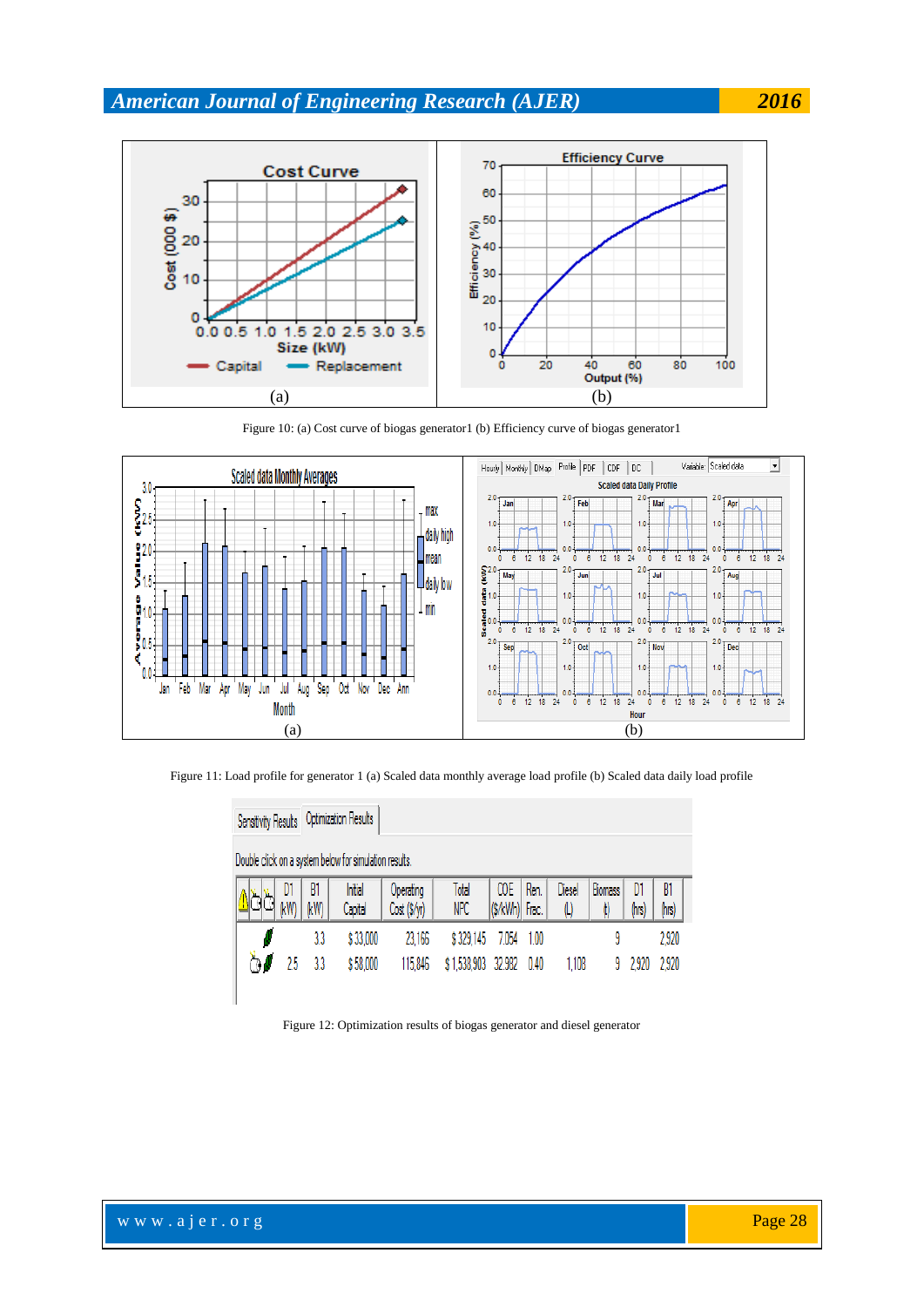





Figure 14: Sensitivity results of diesel generator1 Vs biogas generator1 (optimal system type)

### **6.3 Analysis for Generator 2:**



Figure 15: System with biogas generator ,diesel generator and load(for 6 p.m to 2 a.m)

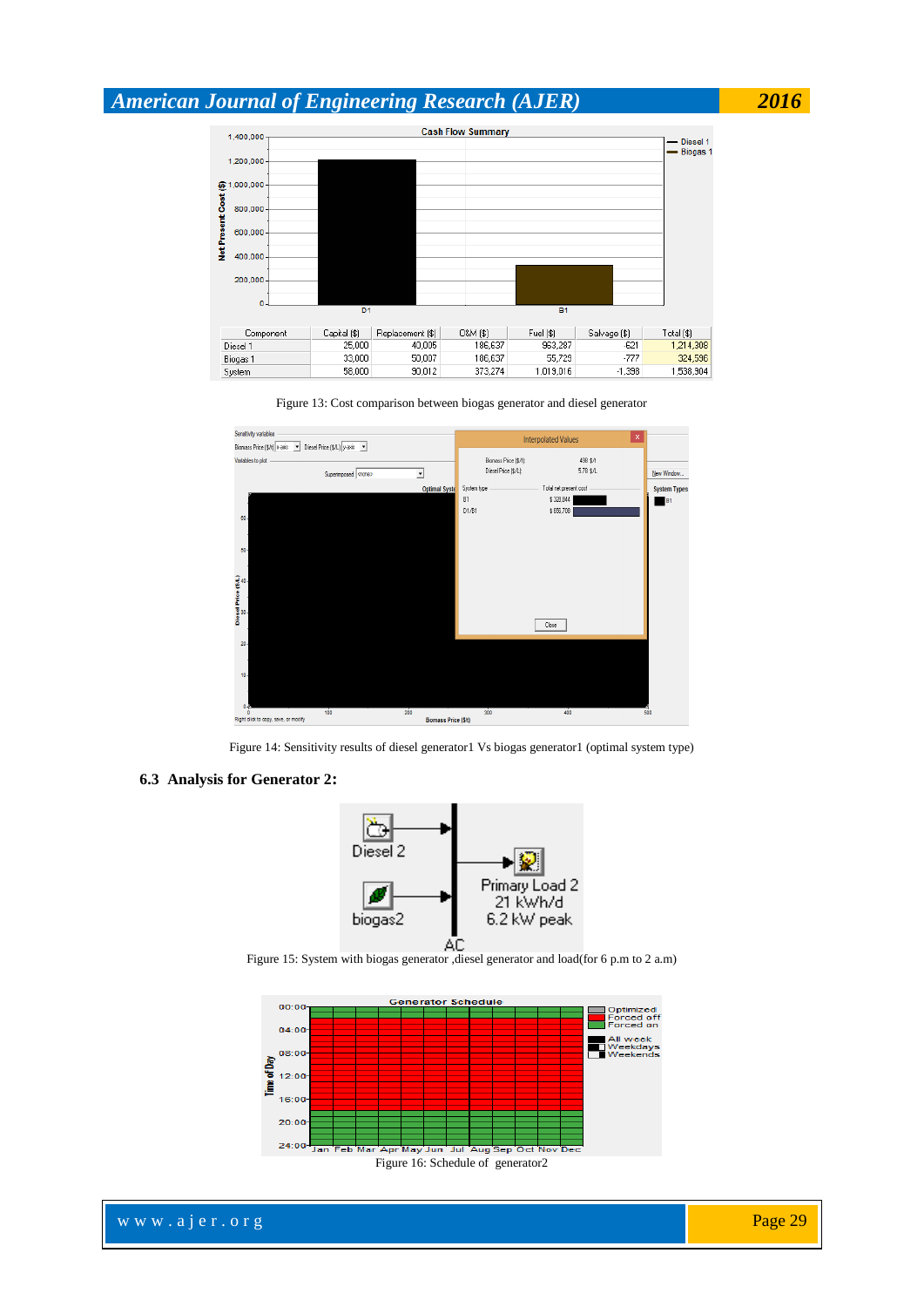





Figure 18: (a) Cost curve of biogas generator2 (b) Efficiency curve of biogas generator



Figure 19: Load profile for generator2 (a) Scaled data daily load profile (b) Scaled data monthly average load profile

|                                | Double click on a system below for optimization results. |         |            |                   |                    |                           |                     |                              |      |               |                            |                         |                         |  |  |
|--------------------------------|----------------------------------------------------------|---------|------------|-------------------|--------------------|---------------------------|---------------------|------------------------------|------|---------------|----------------------------|-------------------------|-------------------------|--|--|
| <b>Biomass</b><br>Price $(SA)$ | Diesel  <br>(S/L)                                        | اغتالها | D2<br>(kW) | <b>B2</b><br>(kW) | Initial<br>Capital | Operating<br>Cost (\$/yr) | Total<br><b>NPC</b> | <b>COE</b><br>(\$/kWh) Frac. | Ren. | Diesel<br>(L) | <b>Biomass</b><br>$^{(t)}$ | D <sub>2</sub><br>(hrs) | B <sub>2</sub><br>(hrs) |  |  |
| 500.000                        | 68                                                       |         | 4.5        | 4.5               | \$83,000           | 186.555                   | \$2.467.801         | 25.428                       | 0.48 | 2.096         | 13                         | 2.920                   | 2.920                   |  |  |
| 500.000                        | 0.000                                                    |         | 4.5        | 4.5               | \$83,000           | 43.557                    | \$639,808           | 6.592                        | 0.33 | 2.408         | 12                         | 2.920                   | 2.920                   |  |  |
| 0.000                          | 68                                                       | ንወ      | 4.5        | 4.5               | \$83,000           | 180.173                   | \$2.386.214         | 24.587                       | 0.48 | 2.096         | 13                         | 2.920                   | 2.920                   |  |  |
| 0.000                          | 0.000                                                    |         |            | 4.5               | \$83,000           | 37.672                    | \$564.580           | 5.817                        | 0.33 | 2.408         | 12                         | 2.920                   | 2.920                   |  |  |

Figure 20: Optimization results of biogas generator and diesel generator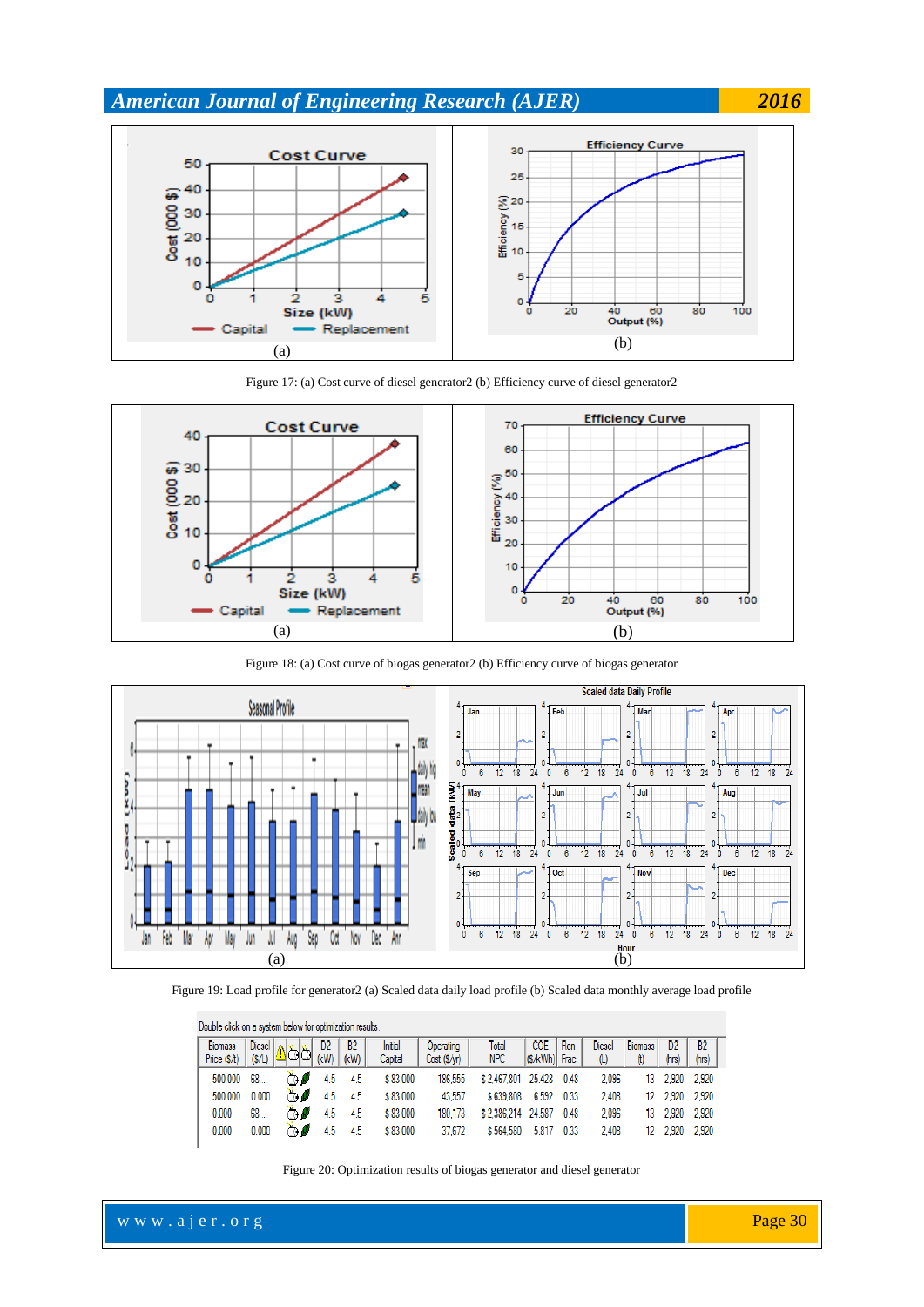

Figure 21: Cost comparison between biogas generator and diesel generator



Figure 22: Sensitivity results of diesel generator Vs biogas generator (optimal system type)

### **6.4 Observation**

Assessment is carried out in the HOMER environment to observe the feasibility of proposed model for an off-grid home-farm system for rural Bangladesh.

Fig-6 shows resource input parameters those are used for simulation. Analysis is done for two generators separately. For generator1, Fig- 9 & Fig-10 display cost curve and efficiency curve for diesel and gas generator respectively. Fig-17 and Fig-18 exhibit same parameters for generator 2. It is clearly observe in both cases that biogas generator provide much better efficiency than diesel generator.

System overview, generator on-off schedule and load profiles for generator1 are shown in Fig-7, Fig-8 and Fig-11 accordingly. For generator 2, mentioned parameters are exposed in Fig-15, Fig-16 and Fig-19 subsequently.

Fig-13 and Fig-21 illustrates cost effective feature of biogas for both cases separately showing a huge difference between biogas and conventional fuel cost.

The levelized COE (cost of energy) is the average cost per kWh of useful electrical energy produced by the system. HOMER uses the total net present cost (NPC) to represent the life-cycle cost of a system. Costs may include capital costs, replacement costs, operating and maintenance costs, fuel costs, the cost of buying electricity from the grid, and miscellaneous costs such as penalties resulting from pollutant emissions. Optimization results of generator 1 and generator 2 are presented in Fig-12 and Fig-20 respectively. Both figures demonstrate that NPC and COE are much less for biogas based system compared to diesel based system.

Optimization and sensitivity results of the proposed model clearly portrait the feasibility of poultry litter based bio-electrification technology.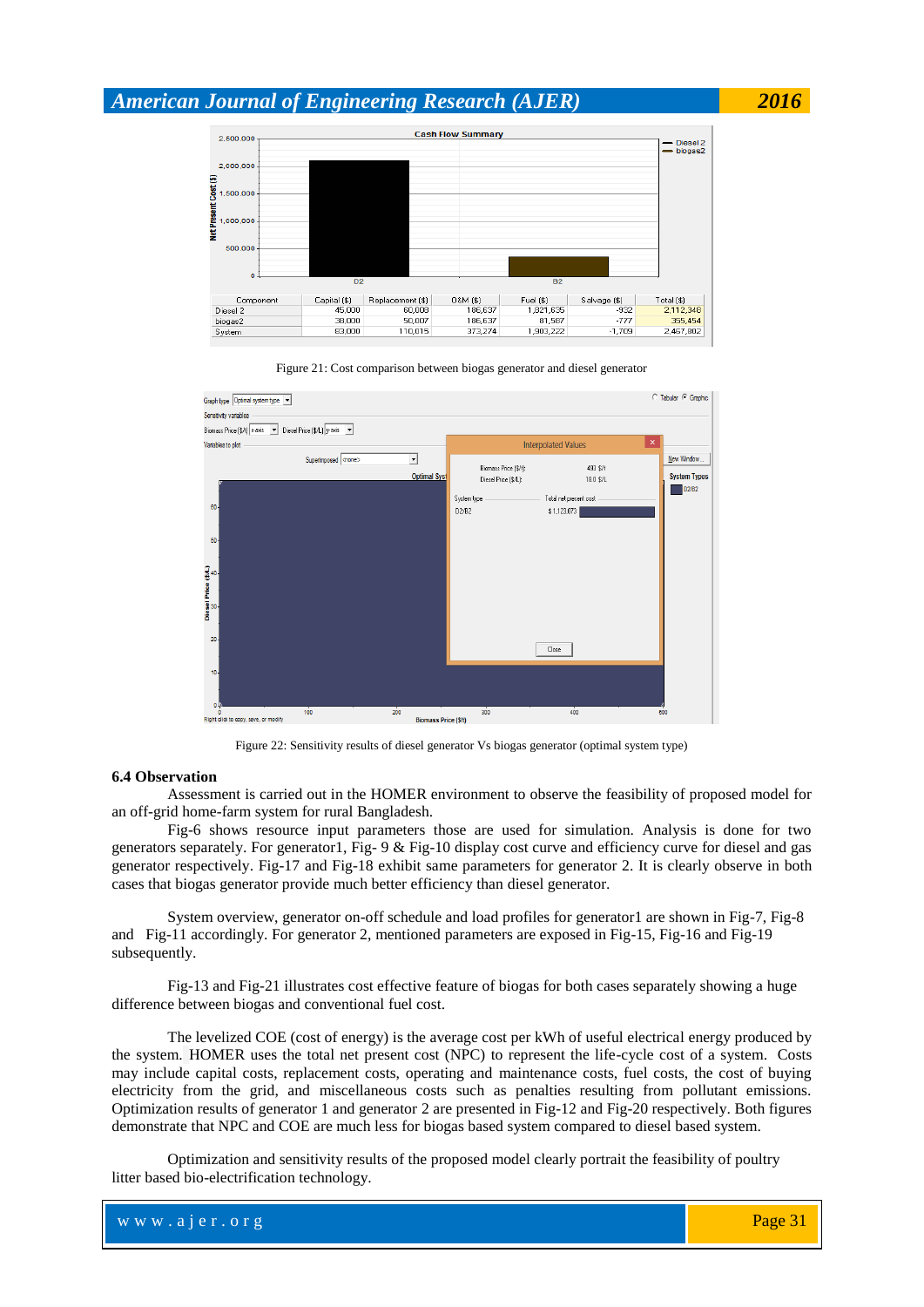### **VII. CONCLUDING REMARKS**

Along with rest of the world, Bangladesh is also facing an accelerating crisis of the globally established fossil fuels, therefore immediate different breakthroughs for renewable energy is necessity to reach our electricity goal. Off-grid renewable energy systems are not only urgently needed to connect a vast number of people with a source of electricity, but are also most appropriate due to geographical constraints and costs for grid extension. In developed countries, minigrids are increasingly considered an option to improve energy security, power quality and reliability. In this document, an off-grid, poultry litter based power generation model is proposed and HOMER based assessment demonstrate the feasibility of the model for rural Bangladesh. Declining cost and increased performance of off-grid biogas based renewable energy systems are gradually rendering them more cost-competitive compared to alternatives.

#### **REFERENCES**

- [1] El Bassam, Nasir, Preben Maegaard, and Marcia Lawton Schlichting.*Distributed Renewable Energies for Off-grid Communities: Planning, Technologies, and Applications*. Newnes, 2013.
- [2] Ellabban, Omar, Haitham Abu-Rub, and Frede Blaabjerg. "Renewable energy resources: Current status, future prospects and their enabling technology."*Renewable and Sustainable Energy Reviews* 39 (2014)-Elsevier: 748-764.
- [3] Weiland, Peter. "Biogas production: current state and perspectives." *Applied microbiology and biotechnology* 85.4 (2010): 849- 860.
- [4] S. R. Bull, "Renewable energy today and tomorrow," *Proceedings of the IEEE*, vol. 89, no. 8, pp. 1216-1226, Aug. 2001
- [5] J. M. Guerrero, F. Blaabjerg, T. Zhelev, K. Hemmes, E. Monmasson, S.Jemei, M. P. Comech, R. Granadino, and J .I. Frau, "Distributed generation: toward a new energy paradigm," *IEEE Industrial Electronics Magazine*, vol. 4, no. 1, pp. 52-64, Mar. 2010.
- [6] "Biology project on Biogas plant,An unique approach to alternative energy source in rural india". Internet: http://www.slideshare.net/TulikaGhosh1/biogas-plant-project-47375752, April24,2015.
- [7] ["Basic Information on Biogas"](http://www.kolumbus.fi/suomen.biokaasukeskus/en/enperus.html) , www.kolumbus.fi. Retrieved 2.11.07
- [8] Agrawal, Karan M., B. R. Barve, and Shareena S. Khan. "Biogas From Press mud." *IOSR journal of mechanical and civil engineering (IOSR-JMCE) ISSN* (2010): 2278-1684.
- [9] Ziemiński, Krzysztof, and Magdalena Frąc. "Methane fermentation process as anaerobic digestion of biomass: Transformations, stages and microorganisms." *African Journal of Biotechnology* 11.18 (2014): 4127-4139.
- [10] Bond, Tom, and Michael R. Templeton. "History and future of domestic biogas plants in the developing world." *Energy for Sustainable development*15.4 (2011): 347-354.
- [11] The Daily Star. "Bangladesh"s gas reserve to last until 2031". Internet: [http://www.thedailystar.net/backpage/gas-reserve-last](http://www.thedailystar.net/backpage/gas-reserve-last-until-2031-104479)[until-2031-104479,](http://www.thedailystar.net/backpage/gas-reserve-last-until-2031-104479) June 29, 2015
- [12] Bangladesh Power Development Board. Internet: [http://www.bpdb.gov.bd/bpdb/index.php?option=com\\_content&view=article&id=150&Itemid=16](http://www.bpdb.gov.bd/bpdb/index.php?option=com_content&view=article&id=150&Itemid=16)
- [13] A.Jamil. "Biogas and Cattle Organs- An Alternative Significant Source of Energy for Sustainable Development in Rural Bangladesh." M.Sc. Thesis, Södertorns Högskola, Stockholm, Sweden, 2006-07
- [14] Power Cell. Internet: [http://www.powercell.gov.bd/index.php?page\\_id=267](http://www.powercell.gov.bd/index.php?page_id=267)
- [15] Biswas, Wahidul K., Paul Bryce, and Mark Diesendorf. "Model for empowering rural poor through renewable energy technologies in Bangladesh." *Environmental Science & Policy* 4.6 (2001): 333-344.
- [16] Biswas, Wahidul K., and N. J. D. Lucas. "Economic viability of biogas technology in a Bangladesh village." *Energy* 22.8 (1997): 763-770.
- [17] Hossain, A. K., and O. Badr. "Prospects of renewable energy utilisation for electricity generation in Bangladesh." *Renewable and Sustainable Energy Reviews* 11.8 (2007): 1617-1649.
- [18] Salma A. Iqbal, Shahinur Rahaman, Abu Yousuf, "Present Scenario of Biogas Technology in Bangladesh-Prospects, Potentials and Barriers,"Proceedings of the 15th Annual paper Meet, "APM 2013", At Dhaka,Bangladesh,Pages: 1-9
- [19] Islam, Mohammad Shariful, Asif Islam, and Md Islam. "Variation of biogas production with different factors in poultry farms of Bangladesh."*Developments in Renewable Energy Technology (ICDRET), 2014 3rd International Conference on the*. IEEE, 2014.
- [20] Islam, M. Rofiqul, M. Rabiul Islam, and M. Rafiqul Alam Beg. "Renewable energy resources and technologies practice in Bangladesh." *Renewable and Sustainable Energy Reviews* 12.2 (2008): 299-343.
- [21] Shamsuddoha, Mohammad. "A sustainable supply chain process model for Bangladeshi poultry industry." *Curtin Business School, Doctoral Students' Colloquium*. 2010.
- [22] Huda, A. S. N., S. Mekhilef, and A. Ahsan. "Biomass energy in Bangladesh: Current status and prospects." *Renewable and Sustainable Energy Reviews*30 (2014): 504-517.
- [23] A.S.M.Hasan,M.F.Khan, [R.Mostafa;](http://ieeexplore.ieee.org.sci-hub.org/search/searchresult.jsp?searchWithin=%22Authors%22:.QT.Mostafa%2C%20Raqibul.QT.&newsearch=true)A.Kaium "Feasibility study on electricity generation from poultry litter based biogas in Bangladesh." *Developments in Renewable Energy Technology (ICDRET), 2014 3rd International Conference on the*. IEEE, 2014.
- [24] [Poultry business directory 2015 -](https://www.google.com.bd/url?sa=t&rct=j&q=&esrc=s&source=web&cd=1&cad=rja&uact=8&ved=0CBwQFjAAahUKEwi915zTnPbHAhXQao4KHWcgBCw&url=http%3A%2F%2Fwww.poultrykhamarbichitra.com%2Fmg%2FDirectory-2015-Part-A.pdf&usg=AFQjCNFRoEQFglnoIEOgfGyK9QiOn4QbCg) Poultry Khamar Bichitra. Internet: [http://www.poultrykhamarbichitra.com/mg/Directory-2015-](http://www.poultrykhamarbichitra.com/mg/Directory-2015-Part-A.pdf) [Part-A.pdf](http://www.poultrykhamarbichitra.com/mg/Directory-2015-Part-A.pdf)
- [25] BSS News Dhaka. "Plan to install "Bio-Socket" in 35,000 biogas plants forelectricity".Internet: [http://www.bssnews.net/newsDetails.php?cat=0&id=388242&date=2014-02-09,](http://www.bssnews.net/newsDetails.php?cat=0&id=388242&date=2014-02-09) Feb 9, 2014
- [26] Kelleher, B. P., et al. "Advances in poultry litter disposal technology–a review." *Bioresource technology* 83.1 (2002): 27-36.
- [27] Rao, P. Venkateswara, et al. "Biogas generation potential by anaerobic digestion for sustainable energy development in India." *Renewable and Sustainable Energy Reviews* 14.7 (2010): 2086-2094.